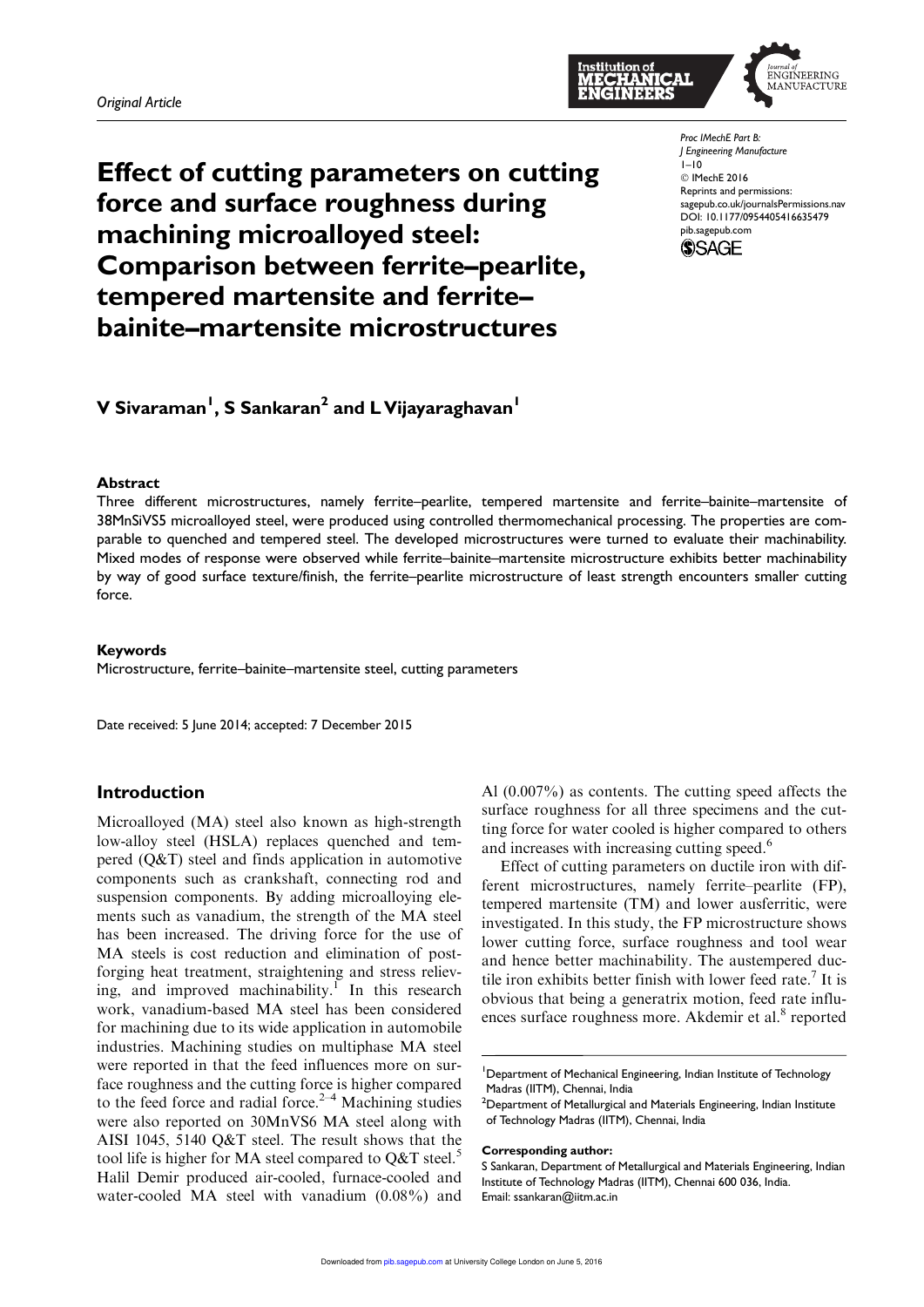that with austempered ductile iron tool wear increases as the speed increases and the influence of depth of cut is low compared to cutting speed and the maximum surface roughness is obtained with smaller cutting speed.

Chinchanikar and Choudhury<sup>9</sup> optimized and compared the machining parameters: physical vapor deposition (PVD)-coated TiAlN carbide inserts with chemical vapor deposition (CVD)-coated multilayered TiCN/  $Al_2O_3/TiN$  carbide inserts during turning AISI 4340 steel with a hardness of 33–35 HRC. It is observed that PVD-coated tool gives lower value of surface roughness and lower forces than CVD-coated inserts. A new method named surface defect machining was developed by Rashid et al.<sup>10</sup> and tested with AISI 4340 steel that has a hardness of 69 HRC. The cutting tool used was Canadian National Millers Association 120408S-B and the result shows that the surface finish got improved compared to conventional with the new technique.

Bartarya and Choudhury<sup>11</sup> carried out machining of AISI 52100 (EN31) with uncoated Cubic Boron Nitride (CBN) as a tool. The depth of cut affects the cutting force followed by feed and cutting speed. It is reported that surface roughness was highly influenced by depth of cut followed by feed and cutting speed. Turning of AISI 4340 with a hardness of 360 and 460 HV using CBN, ceramic and P10 carbide tools was conducted by  $\frac{Cy}{da}$ <sup>12</sup>. The best surface finish is obtained with CBN followed by ceramic and P10 grade. The performance followed by ceramic and P10 grade. The performance of CVD-coated tool with AISI 304 austenitic stainless steel was tested by Kaladhar et al.<sup>13</sup> The cutting speed influences more on surface roughness, cutting tool vibration, flank wear and material removal rate (MRR) followed by depth of cut and feed rate.

De Lima et al. $^{14}$  turned AISI 4340 with three different hardnesses, 250, 345 and 415 HV, using coated carbide tools. For 250 and 345 HV hardened steels, the cutting force decreases as the cutting speed increases, whereas the feed and thrust force remain unaltered. As the hardness is increased to 415 HV, the feed and thrust force increase with cutting speed.

Biermann et al.<sup>15</sup> turned bainitic steel 20MnCrMo7 + BY and compared with Q&T steel  $(42CrMo4 + QT)$  and  $(50CrMo4 + QT)$ . The hardness values of the steels are 401, 332 and 396HV, respectively. It is observed that MRR is lower for bainitic steel and QT steel with 396 HV due to high hardness.

Duan et al.<sup>16</sup> conducted orthogonal cutting of 30CrNi3MoV HSLA steel possessing hardness of 48 HRC. It is reported that adiabatic shear band and white layer are formed in the chips. This may be due to non-diffusional martensitic phase transformation and dynamic recrystallization occurred in adiabatic shear band.

In this work, three different microstructures, FP, TM, ferrite–bainite–martensite (FBM) for 38MNSiVS5 steel, were produced through thermomechanical processing and then the machining was carried out by turning to study the effect of microstructure and influence of cutting parameters on cutting force and surface roughness.

# Experimental procedure

#### *Preparation of work material*

The thermomechanical processing sequence to obtain FP, TM and FBM microstructures for medium carbon MA steel is given in Figure 1. The material used in this study is a medium carbon MA steel 38MnSiVS5. The raw material billet was reheated at  $1250^{\circ}$ C and then soaked for 1h. Subsequently, the heated billet was forged at temperature between  $850^{\circ}$ C  $-800^{\circ}$ C; furthermore, the material was cooled to room temperature either by air cooling or by two-step cooling (TSC) procedure. The air-cooled steel exhibits fine grain FP structure. With TSC, after forging, the material was air cooled from  $720\,^{\circ}\text{C}$  to  $690\,^{\circ}\text{C}$  followed by water quenching resulting in FBM structure. Another route of production is attained by quenching in water subsequent to 720 °C  $-690$  °C air cooling. The resultant martensite structure was tempered structure. Hence, three different microstructures of the medium carbon MA steel were obtained. Their response to machining process is evaluated and the details are reported in this article.

The microstructures are revealed through standard metallographic polishing followed by etching with 2% Nital solution. The chemical compositions of the work material are given in Table 1 and the properties of the three different steels are shown in Table 2.

The experimental setup for machining of MA steel is shown in Figure 1(b). Figure 1(c) shows the setup for measuring surface finish.

## *Selection of machining parameters*

The three different microstructures produced through thermomechanical processing were turned in a VDF make high-speed lathe. Dry turning was carried out with SNMG 120408 uncoated tungsten carbide P-type insert. The parameters such as cutting speed, feed and depth of cut were varied to find the influence of cutting conditions on cutting force (Fz) and surface roughness (Ra). The study on cutting force and surface roughness will help to predict the tool life and surface quality produced during machining. The full factorial experiment was designed for three parameters or factors with three levels for each factor. A total number of 27 ((level)<sup>factor</sup>  $(3)<sup>3</sup>$ ) experiments were conducted with three different combinations of cutting speed, feed and depth of cut to find the influence of each parameter on surface roughness and cutting force. The analysis of variance (ANOVA) was also performed to study the interaction between each parameter and their percentage contribution. Kistler dynamometer was used to measure cutting force and Mahr Perthometer was engaged to measure the surface roughness with a sampling length of 5.6 mm. The parameters and their levels are shown in Table 3.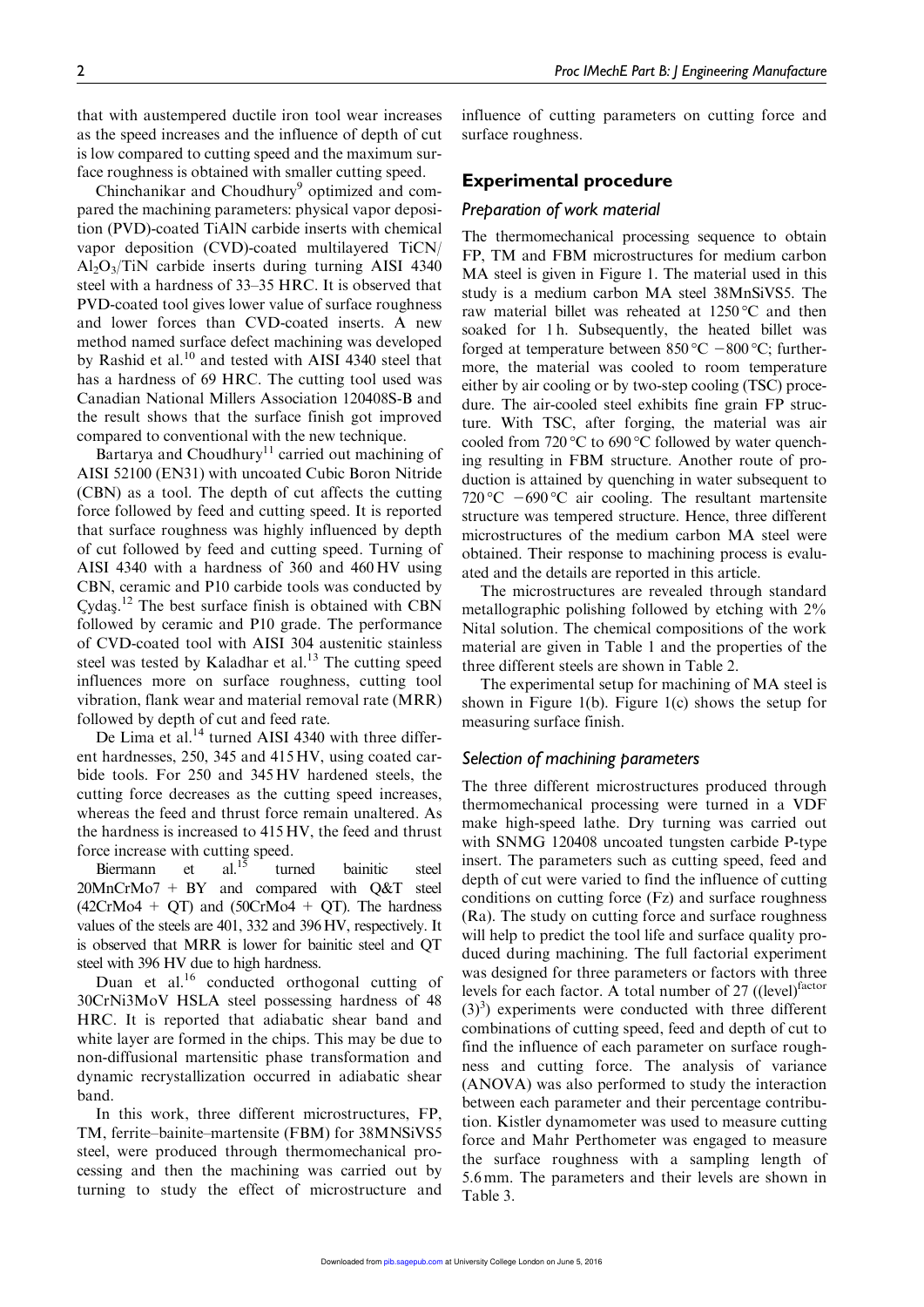

Figure 1. (a) Thermomechanical processing sequence to obtain FBM, TM, FP microstructures, (b) VDF lathe fitted with Kistler dynamometer and (c) Mahr Perthometer.

|  |  | <b>Table 1.</b> Chemical composition (wt %). |  |
|--|--|----------------------------------------------|--|
|--|--|----------------------------------------------|--|

| $\overline{\phantom{0}}$<br>◡ | <br>. . | Mn   |       |      |      | N     | ∼    | Fе             |
|-------------------------------|---------|------|-------|------|------|-------|------|----------------|
| 0.38                          | 0.68    | د. ا | 0.022 | 0.06 | ∪. . | 0.066 | 0.18 | <b>Balance</b> |

Table 2. Microstructural analysis and mechanical properties.

| Parameters                | FP                   | FBM                    | <b>TM</b> |
|---------------------------|----------------------|------------------------|-----------|
| Microhardness (HV)        | P: 290-301F: 240-265 | F: 270-285B/M: 325-345 | 330-347   |
| 0.2% yield strength (MPa) |                      | 1284                   | l 185     |

P: pearlite, F: ferrite, B/M: bainite/martensite, FP: ferrite–pearlite, TM: tempered martensite; FBM: ferrite–bainite–martensite.

#### Table 3. Cutting parameters and their levels.

| <b>Factors</b>                         | Level '    | Level 2     | Level 3    |
|----------------------------------------|------------|-------------|------------|
| Cutting speed (m/min)<br>Feed (mm/rev) | 40<br>0.05 | 70<br>0.125 | 100<br>0.2 |
| Depth of cut (mm)                      | 0.1        | 0.3         | 0.5        |

# Results and discussion

# *Microstructure observation*

Typical microstructure of the FP structure is shown in Figure 2(a). The structure shows fine pearlite lamella interspace with finer ferrite phase. This structure will facilitate higher order ductility. Typical microstructure of FBM is illustrated in Figure 2(b). As stated earlier, thermomechanical processing of the medium carbon MA steel will result in a structure with fine austenite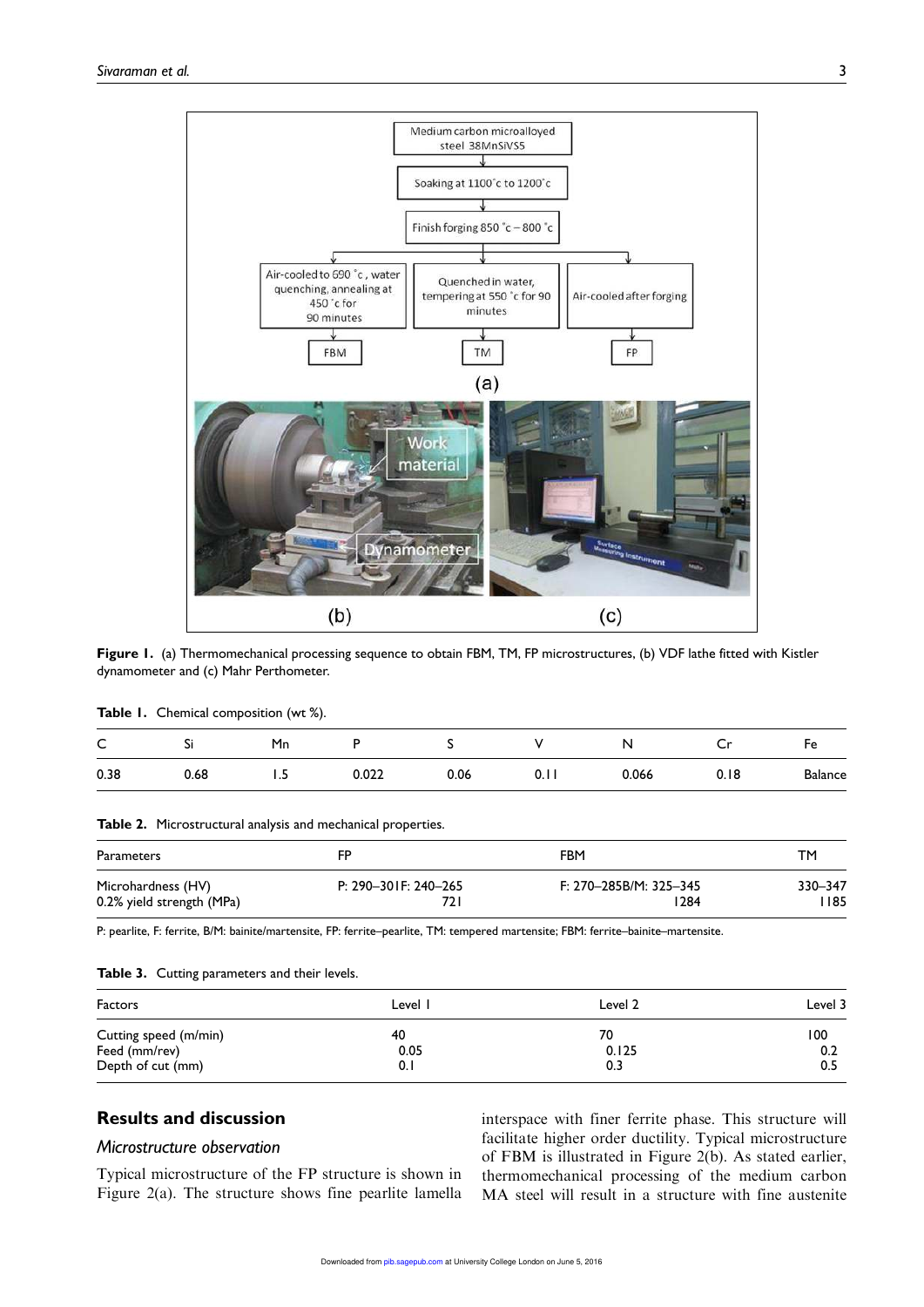

Figure 2. Scanning electron microscope microstructures for steel: (a) ferrite–pearlite,<sup>17</sup> (b) ferrite–bainite–martensite,<sup>18</sup> (c) tempered martensite and (d) as-received ferrite–pearlite microstructure.

Table 4. Quantitative metallographic analysis of FP and FBM steel.

| S. no. | Stereological parameter              | FP                                | <b>FBM</b>                            |
|--------|--------------------------------------|-----------------------------------|---------------------------------------|
| 2.     | % Ferrite volume fraction            | $25 \pm 3.6$                      | $12 \pm 4.2$                          |
|        | Mean intercept length (L) f, $\mu$ m | 7.6 $\pm$ 1.3                     | $4.6 \pm 1.3$                         |
|        | Mean intercept length                | 42.5 $\pm$ 15.7 (pearlite colony) | $44 \pm 18$ bainite/martensite colony |

FP: ferrite–pearlite, FBM: ferrite–bainite–martensite.

grain. After air cooling to 720 °C to 690 °C followed by water quenching, the two-stage-cooled material results in a FBM structure. After annealing, the structure contains bainite and martensite with fine ductile ferrite. This promotes enhanced toughness. Normally, low temperature annealing (following the thermomechanical processing, tempering) results in decomposition of martensite into carbide and ferrite and bainite into cementite platelets. Third structure is TM and is shown in Figure 2(c). This structure obtained by water quenching followed by thermomechanical processing and subsequent annealing/tempering results in uniform distribution of carbide in a ferrite matrix. This offers relatively reduced order of ductility compared to FBM structure. Further to the type/status of microstructure mostly FBM microstructure contains certain amount of retained austenite. The presence of silicon retards formation of cementite precipitation. It is also reported that on tensile loading, the retained austenite in FBM

structure undergoes strain/stress-induced transformation to martensite imparting higher strength.

The ferrite volume fraction and mean intercept length for FP and FBM steels are shown in Table 4. Due to controlled thermomechanical processing, the stereological parameters for FBM steel are lower than FP steel.

#### *Stress–strain characteristics*

Typical stress–strain characteristics of MA steel specimen are shown in Figure 3. It is seen that both FBM and TM microstructures do not exhibit any yield drop. However, FP shows a mild drop and exhibits strain hardening tendency. It is also reported that both FBM and TM microstructures exhibit impact energy absorption (as in the case of dual phase steel). These structural properties respond appreciably to machining environment.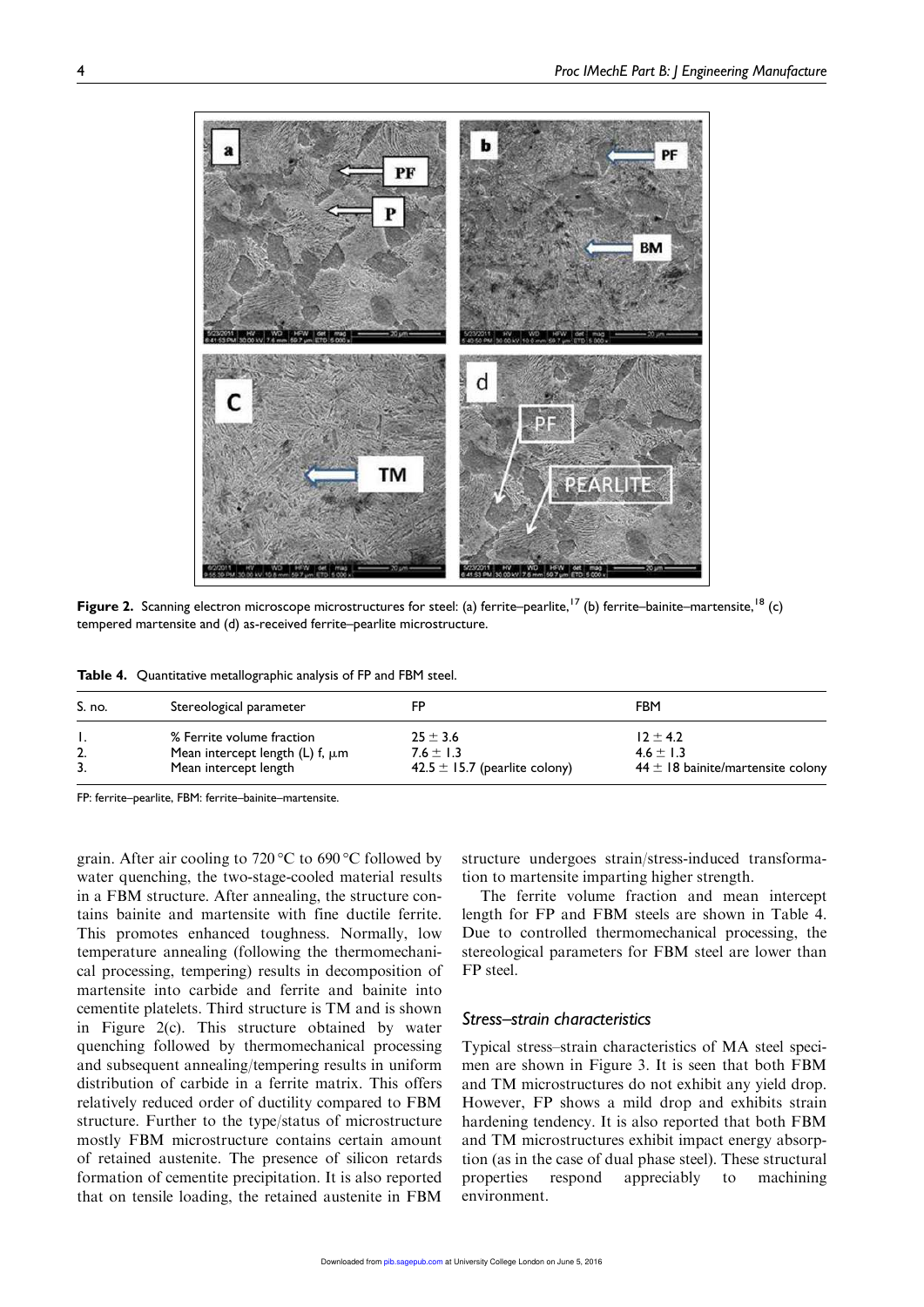#### *Cutting force measurement*

As stated in the experimental details, all the three microstructures were machined by a P-type cemented carbide of 120408 specification. The chosen cutting conditions (depth of cut 0.5 mm, feed rate of 0.05– 0.2 mm/rev) result in cutting within the nose region. Normally, turning is carried out with feed rate in the range of one-third to one-fourth nose radius and relatively higher depth of cut; under such conditions, the material removal will be through plastic deformation and shearing. However, with the chosen cutting conditions, mostly the material will be upset ahead of the



Figure 3. True stress and true strain plot for AC (FP), Q&T  $(TM)$  and TSCA (FBM).<sup>19</sup>.

cutting wedge; subsequently, the upset lumps will be dislodged in the form of chips. Hence, more than the nose radius, the edge radius of the tool significantly influences the upsetting and consequent dislodgement. Under such conditions, feed rate proportional to edge radius (r<sub>e</sub>) will significantly influence the upsetting and chip formation.

Typical monitored variation of cutting force with smaller feed rate is shown in Figure 4(a). It is seen that with cutting speed up to 70 m/min, a progressive rise in cutting force occurs, followed by a drop with higher cutting speed. Machining with cutting speed up to 70 m/min and finer feed rate results in continuous upsetting and dislodgement associated with increased cutting force. Beyond 70 m/min, more or less steady machining occurs resulting in a steady/mild drop in cutting force.

The observed rise in cutting force up to 70 m/min of cutting speed can be attributed to the formation of built up edge (BUE) resulting in pseudo-cutting, and formation of BUE can result in effective negative wedge (rake angle) leading to higher order force. Above 70 m/min, BUE will not be steady resulting in the cutting force to drop down.

With 0.125 mm/rev feed rate, the three materials exhibit a progressive reduction in cutting force up to 70 m/min followed by a rise as shown in Figure 4(b). This is attributable to the occurrence of plowing dominant machining with smaller speed followed by steady



Figure 4. Cutting force obtained by varying cutting speed and feed with constant depth of cut: (a) feed: 0.05 mm/rev; (b) feed: 0.125 mm/rev; and (c) 0.2 mm/rev.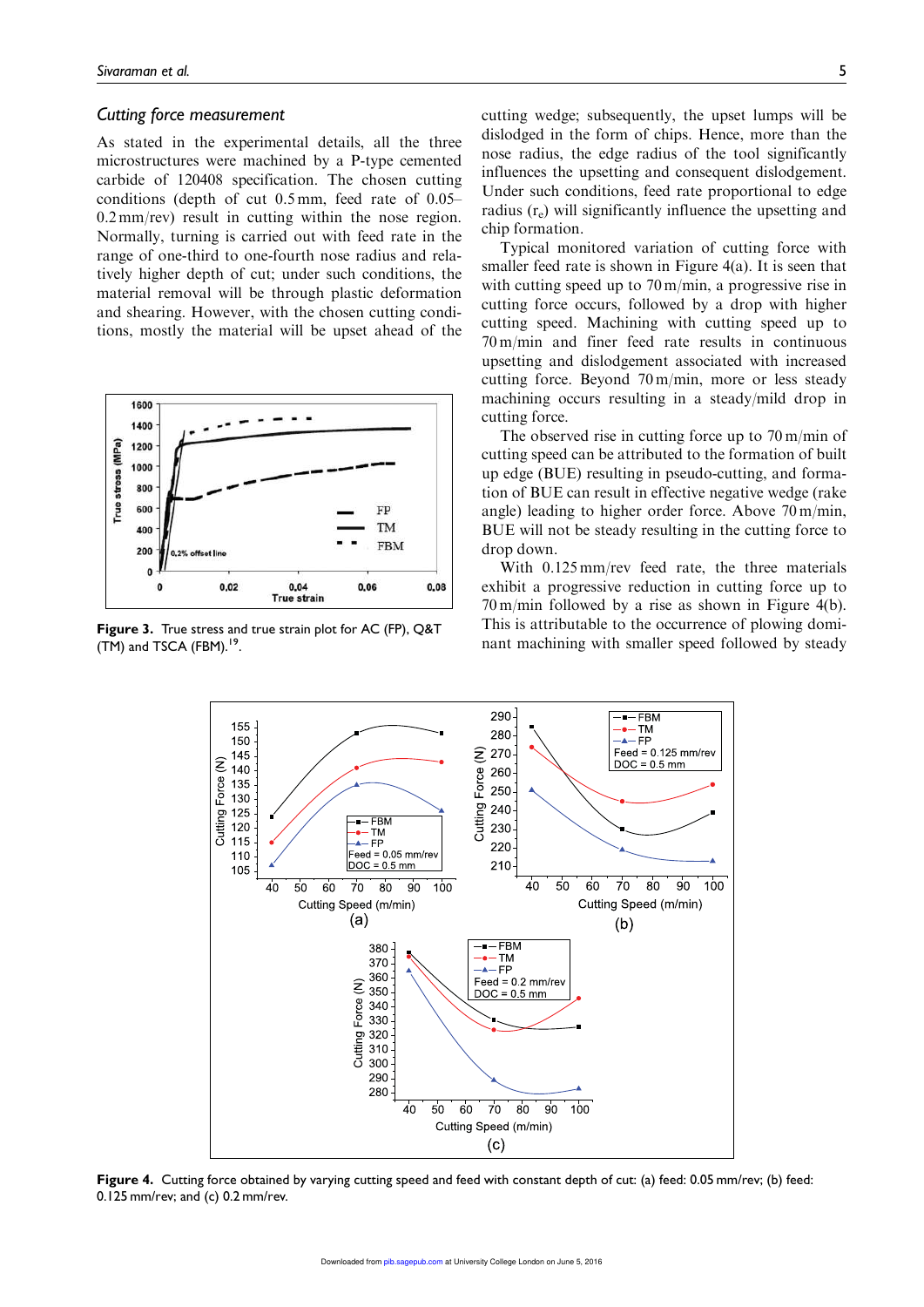machining. Also with higher speed possibly due to occurrence of tool wear associated with increased temperature of machining results in a tendency to rise. The trend of variation of cutting force with cutting speed (Figure 4(b) and (c)) follows traditional turning process. Despite smaller depth of cut, owing to relatively higher values of feed rate compared to edge radius ( $\approx$  25  $\mu$ m), the chip production will be associated with plastic deformation and shearing. This is associated with relatively higher cutting force.

Single point tool turning is relatively a high strain rate process with cutting speed–dependent temperature of machining. The chip temperature is normally expressed as  $\theta_C \alpha V^{(b)}$ , where  $\theta_C$  is the cutting temperature, V is the cutting speed and b is the materialdependent exponent. Performance of a cutting tool depends on its form stability, which is related to the hot hardness characteristics of the tool material.

Cutting tool material exhibits a visible drop in hardness beyond a certain material-specific temperature  $\theta$ . It can be seen that above a particular speed of cutting temperature and consequent form, stability will decide its performance. This is reflected in the observed rise in force components above 70 m/min especially for FBM and TM structures. Typical monitored variations of cutting force at higher feed rate (0.2 mm/rev) are shown in Figure 4(c). It is seen that the material exhibits higher order of cutting force with increasing feed rate. Also with increasing feed rate as in the case of traditional machining, the cutting force drops down appreciably up to 70 m/min of speed followed by a rise; change from plowing dominant turning to steadier turning can be seen with increasing speed up to 70 m/min possibly due to tool wear with the increase in the cutting force.

Among the microstructures, FP structure exhibits the least order of cutting force; both FBM and TM microstructures also exhibit higher order force with only marginal variation between them. At lower feed of 0.05 mm/rev, the cutting force increases as the speed increases from 40 to 70 m/min beyond that the cutting force starts declining. As the feed increases from 0.05 to 0.125 mm/rev, the cutting force increases in magnitude. At lower speed, FBM exhibits higher force compared to TM and FP. Furthermore, if the speed increases, the force decreases till 70 m/min beyond that the force increases as the speed increases except for FP. At a higher feed of 0.2 mm/rev, the cutting force decreases as the speed increases from 40 to 70 m/min. As the speed is increased further, the cutting forces increases progressively for TM, whereas for FBM and FP, there is no progressive increase in cutting force.

## *Observation on surface finish*

Typical monitored variation of surface roughness (Ra) for the three different microstructures is illustrated in Figure 5. Unlike the case of cutting force, FP structure exhibits higher order surface roughness, while FBM the least surface roughness (Ra). The relatively softer FP structure yields relatively longer (open coiled) chip resulting in enhanced resistance to chip flow and consequent surface roughness. Also, tendency to form BUE in the case of FP structure leads to surface roughness.

FBM structure exhibits a relatively better finish (smaller Ra) with increasing speed of cutting. Also with increasing feed rate, surface roughness varies closely/ marginally with speed of cutting. Furthermore, with 0.125 mm/rev, best possible surface finish can be seen. In the case of TM structure with higher feed rate of 0.2 mm/rev, close variation of Ra with cutting speed can be seen.

Unlike the case of cutting force, FP microstructure exhibits higher order surface roughness (Ra), which is attributed to relatively softer material leading to increased tool chip (rake face), adhesion and higher roughness. Both FBM and TM microstructures owing to higher strength/hardness facilitates reduced chip contact length and improved texture formation with increasing speed owing to steadier machining better surface finish occurs.

The surface roughness (Ra) obtained by varying the cutting speed and feed with a constant depth of cut 0.5 mm is shown in Figure 5 and the cutting force (Fc) obtained for the same cutting condition is shown in Figure 4.

The surface roughness result shows that at a lower cutting speed of 40 m/min with a feed of 0.05 mm/rev, the surface roughness is better for TM steel compared to FBM steel. As the feed is further increased to 0.125 mm/rev, the FBM steel exhibits better surface finish than TM and FP. At a higher feed of 0.2 mm/rev, the surface roughness increases in magnitude compared to earlier feed but there is an improvement in surface finish for FP steel.

As the cutting speed is increased from 40 to  $70 \text{ m/s}$ min for all the three feed, the surface finish for FBM is better than TM and FP. At a higher cutting speed of 100 m/min, the lower feed gives better surface finish compared to other two feeds for FBM and TM, whereas for FP steel, 0.125 mm/rev feed provides good surface finish.

#### *Chip formation*

Typical morphology of chips produced with different microstructures is shown in Figure 6. In the case of FP microstructure (Figure 5(a) with 100 m/min and 0.2 mm/rev feed rate), chip removal is associated with deformation and shearing<sup>20</sup> as seen in the chip with smoother underside and corrugated outer surface. With reducing feed rate relatively, the thinner-sectioned chips are produced. This indicates the formation of chips through upsetting or dislodgement (Figure 6(a)).

It is seen that both FBM and TM also produce chip through plastic deformation and shearing; when machined with higher feed rate, chips with smoother underside and corrugated outer surface can be seen. With smaller feed rate, chips without visible corrugated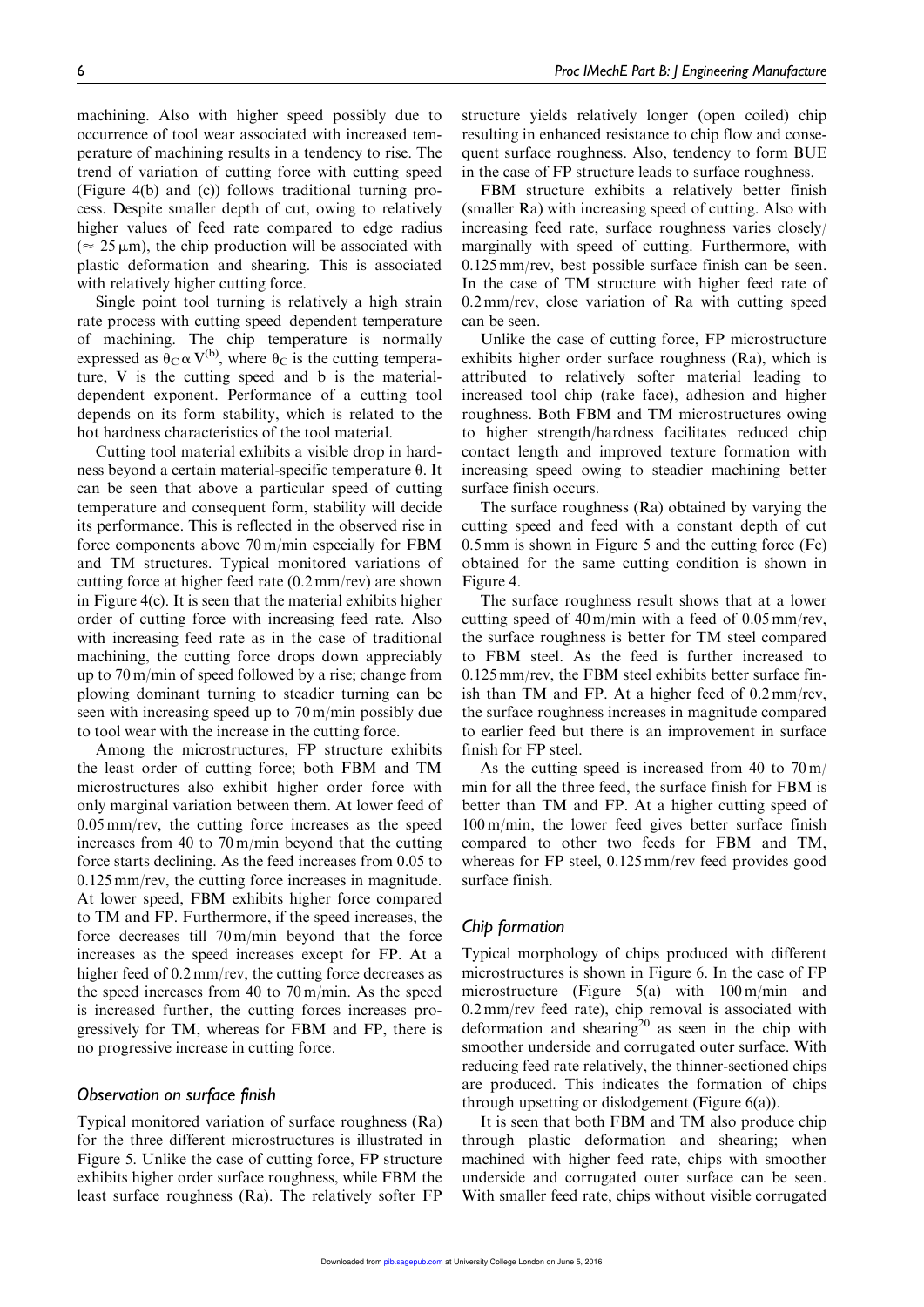

Figure 5. Surface roughness for different cutting speeds and feeds with constant depth of cut for (a) feed: 0.05 mm/rev, (b) feed: 0.125 mm/rev and (c) feed: 0.2 mm/rev.

outer can be seen. This can be attributed to possible upsetting and dislodgement of work material constituting the chip.

#### *Analysis of variance*

The ANOVA was performed for all the three steels and their probability (p) values are tabulated for 95% confident level in Table 5. It is observed that for cutting force, feed and depth of cut contribute more compared to speed. The interaction between feed and depth of cut is significant compared to others. For surface roughness, speed and feed contribute more than depth of cut, and the interaction between speed and feed is comparatively better than other two interactions like speed and depth of cut, and feed and depth of cut.

## *BUE formation*

BUE formation occurs due to the adhesion between the tool and the workpiece. The BUE is observed for all the three steels with higher feed. As the cutting speed and depth of cut increases, the formation of BUE is not evidenced.

Normally, BUE is formed due to intense adhesion between the chip–rake face of tool. When the adhesion

is stronger than the strength of chip, a part of the chip is left over the rake face as a BUE. The BUE can be of wedge type or rectangular prismatic. Depending on the nature of flow in the secondary shear zone, different shapes of BUE are obtained.<sup>21</sup> Typical BUE formation on the three different microstructures is shown in Figure 7. With relatively softer FP structure, the chip will have a larger and relatively softer with constant length resulting in a negative wedge-shaped BUE. With relatively stronger FBM and TM structures, shorter constant (tool chip constant) occurs leading to rectangular wedge-shaped BUE.

## Conclusion

From the study, the following conclusions are drawn.

1. Thermomechanical treatment of 38MnSiVS5 MA steel has resulted in three different microstructures, namely FP, FBM and TM. The yield strength of the three different steels are 721, 1284 and 1185 MPa, respectively. Both FBM and TM structures exhibit stress–strain characteristics of a typical rigid plastic material with no strain hardening, while FP exhibits an elastic plastic stress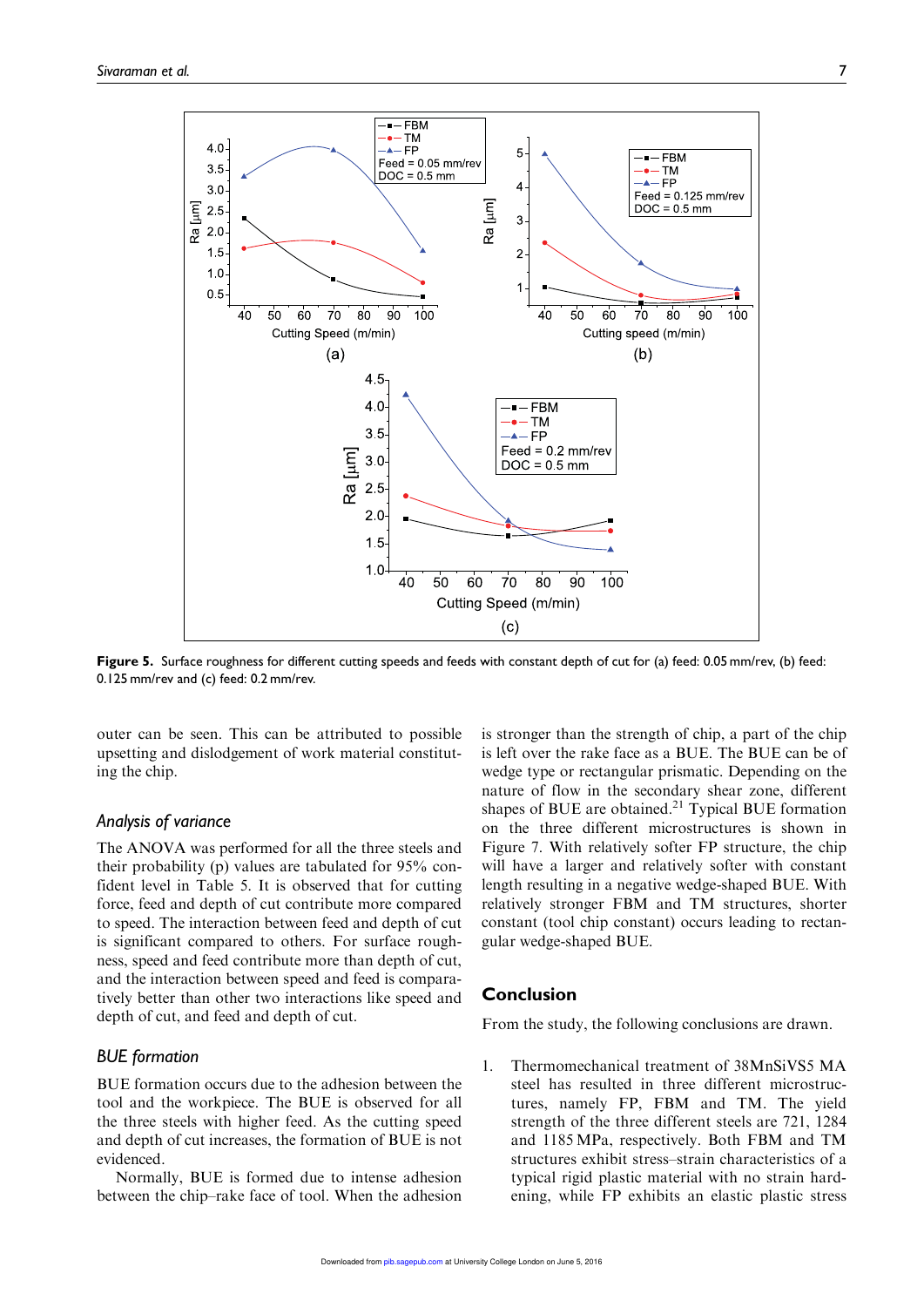

Figure 6. Chip formation for different feed rates. (a) 100 m/min, 0.2 mm/rev and 0.5 mm; (b) 100 m/min, 0.125 mm/rev and 0.5 mm; and (c) 100 m/min, 0.05 mm/rev and 0.5 mm.

| Parameter    | p value            |       |       |                        |       |       |
|--------------|--------------------|-------|-------|------------------------|-------|-------|
|              | Cutting force (Fc) |       |       | Surface roughness (Ra) |       |       |
|              | <b>FBM</b>         | ТM    | FP    | <b>FBM</b>             | TМ    | FP    |
| Speed (S)    | 0.100              | 0.165 | 0.021 | 0.004                  | 0.004 | 0.002 |
| Feed (F)     | 0.000              | 0.000 | 0.000 | 0.002                  | 0.007 | 0.363 |
| DOC(D)       | 0.000              | 0.000 | 0.000 | 0.919                  | 0.178 | 0.427 |
| $S \times F$ | 0.051              | 0.172 | 0.216 | 0.212                  | 0.078 | 0.217 |
| $S \times D$ | 0.666              | 0.189 | 0.679 | 0.999                  | 0.311 | 0.372 |
| $F \times D$ | 0.001              | 0.000 | 0.002 | 0.595                  | 0.324 | 0.913 |

Table 5. ANOVA for 95% confidence level.

FP: ferrite–pearlite, TM: tempered martensite; FBM: ferrite–bainite–martensite; DOC:depth of Cut.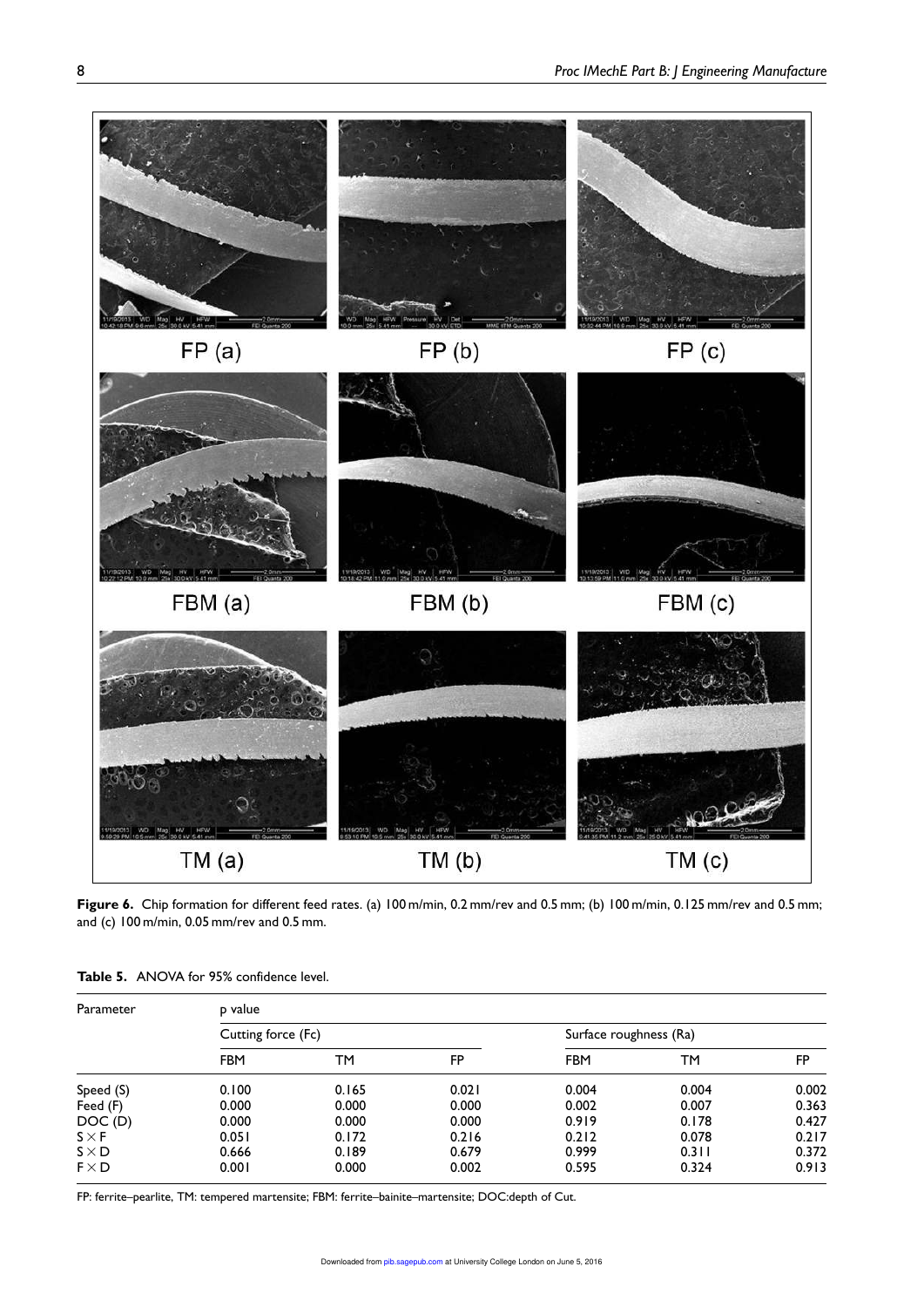

Figure 7. Built up edge formation for three different steels. (a) FP: 40 m/min, 0.125 mm/rev and 0.1 mm; (b) FBM: 40 m/min, 0.2 mm/rev and 0.1 mm; and (c) TM 40 m/min, 0.2 mm/rev and 0.1 mm.

strain with a yield drop and strain hardening tendency.

- 2. Among the microstructures, FP exhibits least order of cutting force. The occurrence of critical speed of 70 m/min for all the microstructures indicates change of mode of turning from plowing to steady machining. FBM shows better surface finish compared to FP and TM microstructures.
- 3. All the three microstructures exhibit chips with smoother underside and corrugated outer side at higher feed rate. However, at lower feed rate, chips are found without corrugated outer side which is due to possible upsetting and dislodgement of work material.
- 4. Among three microstructures, FP exhibited negative wedge-shaped BUE. However, FBM and TM showed rectangular wedge-shaped BUE.

#### Declaration of conflicting interests

The author(s) declared no potential conflicts of interest with respect to the research, authorship and/or publication of this article.

## Funding

The author(s) received no financial support for the research, authorship and/or publication of this article.

#### **References**

- 1. Naylor D. Microalloyed forging steels. Mater Sci Forum 1998; 284–286: 83–94.
- 2. Sankaran S, Subramanya Sarma V, Kaushik V, et al. Thermomechanical processing and characterisation of multi-phase microstructures in a V-bearing medium carbon micro-alloyed steel. J Mater Process Tech 2003; 139: 642–647.
- 3. Sivaraman V, Sankaran S and Vijayaraghavan L. The effect of cutting parameters on cutting force during turning multiphase microalloyed steel. Proced CIRP 2012; 4: 157–160.
- 4. Sivaraman V, Sankaran S and Vijayaraghavan L. Machinability of multiphase microalloyed steel. Proced CIRP 2012; 2: 55–59.
- 5. Ebrahimi A and Moshksar MM. Evaluation of machinability in turning of microalloyed and quenchedtempered steels: tool wear, statistical analysis, chip morphology. J Mater Process Tech 2009; 209: 910–921.
- 6. Demir H. The effects of microalloyed steel pre-heat treatment on microstructure and machinability. Int J Adv Manuf Tech 2008; 35: 1041–1046.
- 7. Cemal Cakir M, Bayram A, Kaan Kircali K, et al. Effects of microstructure on machinability of ductile iron. Proc IMechE, Part B: J Engineering Manufacture 2011; 225(2): 297–304.
- 8. Akdemir A, Yazman Ş, Saglam H, et al. The effects of cutting speed and depth of cut on machinability characteristics of austempered ductile iron. J Manuf Sci E: T ASME 2012; 134: 021013.